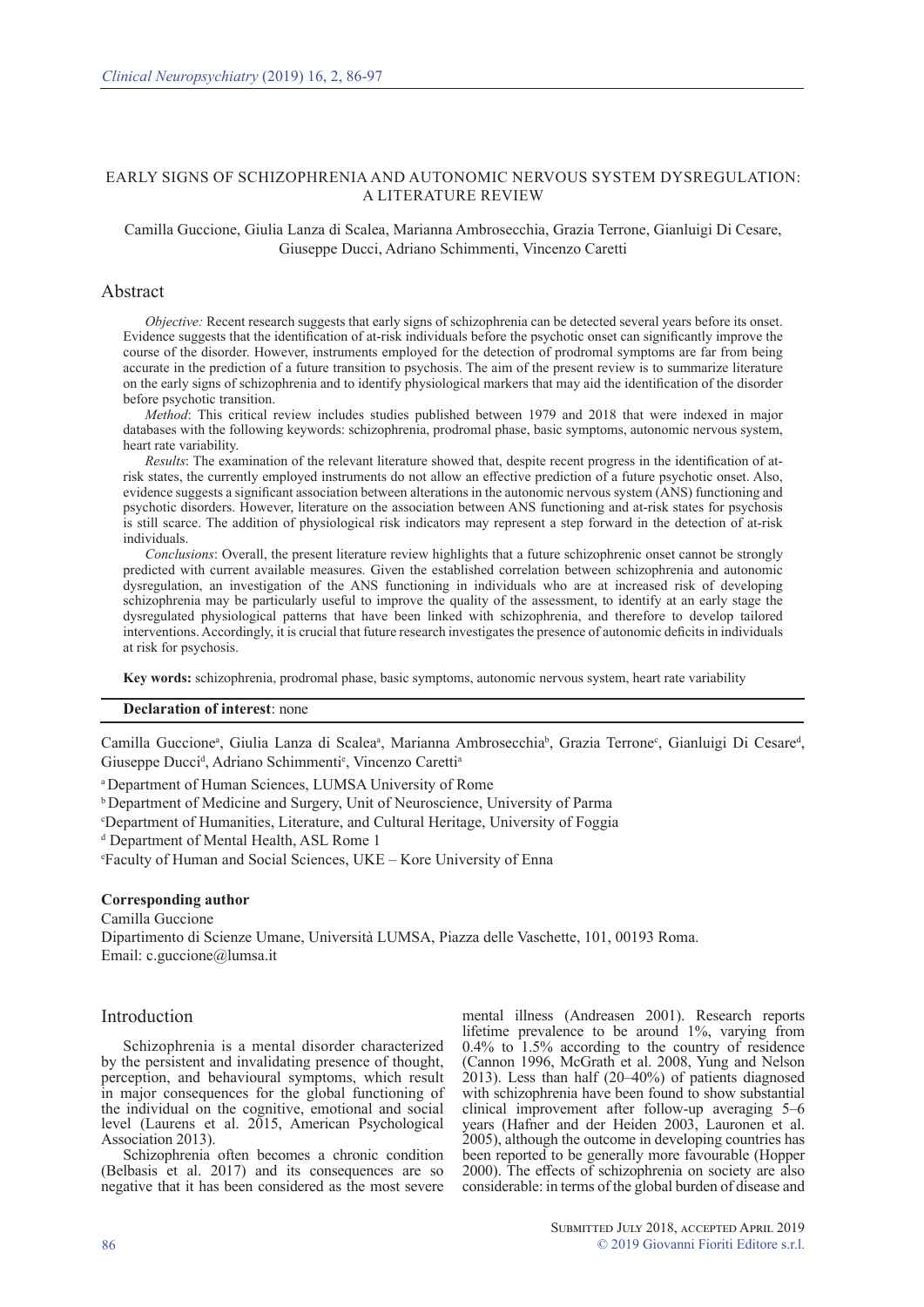disability (Murray and Lopez 1996), schizophrenia ranks among the most invalidating disorders and is considered to be a major public health problem, along with cancer, heart disease and diabetes (Mathers and Loncar 2006). On the light of this evidence, a greater and more specific understanding of the causes and consequences of the disorder is essential in order to ensure the best possible outcome for the affected individuals through the identification of effective treatment. In this vein, research has recently deepened its investigation on potential physiological markers of schizophrenia. Accordingly, this critical review on early signs of schizophrenia and dysregulation of the autonomic nervous system includes studies published between 1979 and 2018 that were indexed in major databases, such as PubMed, Scopus, EBSCOhost, ProQuest Psychology Journal, PsycArticles, and PsycINFO, with the following keywords: schizophrenia, prodromal phase, basic symptoms, autonomic nervous system, heart rate variability.

#### Early signs of schizophrenia and risk for psychosis

At the end of the  $20<sup>th</sup>$  century, schizophrenia research has begun to focus on the investigation of the prodromal phase of the disorder, with the intent of identifying a set of early signs to be detected before the acute onset (McGorry and Singh 1995, Yung et al. 1996, Yung and Nelson 2013, Schultze-Lutter 2009, Schultze-Lutter et al. 2015, Thompson et al. 2011). Research shows that the early signs of the disorder, including non-specific and externally non-visible symptoms, can be detected several years before the actual psychotic onset (Schultze-Lutter 2009, Yung and Nelson 2013). Nonetheless, prodromal symptoms are frequently underestimated by perceivers, their families and society, due to poor knowledge on their existence, alongside a lack of designated services for early interventions (Norman et al. 2005). This often leads to a delayed diagnosis and treatment and therefore to an increase in the Duration of Untreated Psychosis (DUP), described as the time elapsing between the first psychotic symptom and treatment initiation (Marshall et al. 2005). A long DUP has been shown to worsen the progress of the disorder: a systematic review investigating 26 studies has reported a significant association between longer DUP and worse outcome after 6 months, as demonstrated by a greater amount of symptoms, a diminished general functioning and a worsened quality of life (Marshall et al. 2005). Remission was also found significantly less likely to occur for individuals with a longer DUP. Similarly, a recent systematic review including 3493 studies and investigating the correlation between DUP and subsequent treatment outcome has reported that a longer DUP correlated significantly with poorer symptomatic and intervention outcome and with a lesser likelihood of remission (Penttilä et al. 2014). This suggests that reducing the timeframe between the first psychotic episode and treatment delivery can lead to a more favourable intervention outcome; therefore, an early intervention should be considered essential.

Research over the last 15 years has given birth to several sets of criteria and classification systems for the detection of schizophrenia's early signs. McGorry and Sing (1995) have outlined a group of specific symptoms considered to be predictive of psychotic onset and defined it in terms of "at risk mental state" (ARMS). These were further refined to become a symptomatic category called "Ultra High Risk" (UHR) for psychosis, one of the currently most widely employed constructs in schizophrenia research (Yung and McGorry 1996, Yung et al. 2003, Yung et al. 2004).

UHR patients are detected investigating the presence of the following characteristics: (1) Attenuated Psychotic Symptoms (APS) — sub-threshold, attenuated forms of positive psychotic symptoms during the past year; (2) Brief Limited Intermittent Psychotic Symptoms (BLIPS) individuals who have experienced episodes of frank psychotic symptoms that have not lasted longer than a week and have spontaneously abated; and (3) Trait and State Risk Factor (TSRF) — individuals who have a first-degree relative with a psychotic disorder or who have a schizotypal personality disorder, in addition to a significant decrease in functioning during the previous year (Nelson et al. 2011, Yung and Nelson 2013, Raballo et al. 2016).

Several studies have found that young individuals seeking treatment who also met UHR criteria were more likely to develop psychosis over a 1-2 years follow-up period (Cannon et al. 2008, Yung et al. 2003). Based on retrospective observations of the period determined as prodromal, there is a 30% to 40% chance of schizophrenia onset within the subsequent 2 years (Yung and Nelson 2011). Yung and colleagues (2003) investigated a sample of 49 subjects at UHR of transition to psychosis, finding that 40.8% of them developed a psychotic disorder within 12 months, with the majority of this subgroup (64.9%) developing schizophrenia. The variables found to significantly impact the transition to psychosis were a long duration of symptoms, poor functioning at intake, low-grade psychotic symptoms, depression and disorganization. Psychosis prediction by means of the UHR concept demonstrated a good sensitivity (86%), specificity (91%), positive predictive value (80%) and negative predictive value (94%) within 6 months. These results seem to suggest that the concept of UHR has a good predictive value within a relatively brief follow-up period. It should be noted, however, that the study was limited by its small sample size (*N*= 49), resulting in low statistical power.

Cannon et al. (2008) carried out a longitudinal study on a sample of 370 individuals. Subjects were administered the Structured Interview for Prodromal Syndromes (SIPS) at several points in time. Results demonstrated a risk of conversion to psychosis of 35% over a follow-up period of 2 ½ years, with a decelerating rate of transition (13% in the first 6 months, slows modestly to 9% from 7 to 12 months, slows to 5% per each 6-month epoch at 13 to 24 months, and then slows again to 2.7% from 25 to 30 months). Similarly, Ruhrmann et al. (2003) have detected an estimate of 36.7% of UHR individuals who were not administered antipsychotic treatment and developed psychosis 1 year after meeting the criteria (Ruhrmann et al. 2003). Recently, transition rates from UHR to psychotic onset have been estimated to be around 19% (Schultze-Lutter et al. 2015).

It should be noted that concerns have been raised over the possibility that false positive ratings of transition may occur due to the "uncertain status of the transition concept" and due to the rapid changes in severity that are typical of the psychotic dimension "within and between individuals" (van Os and Guloksuz 2017 p 203). A study that has accounted for false positive ratings of transition through serial examination of individuals has reported significantly lower rates of transition (8%) compared to previous studies which did not account for this variable (Morrison et al. 2012).

According to the extant evidence, UHR symptoms are moderately successful in identifying individuals who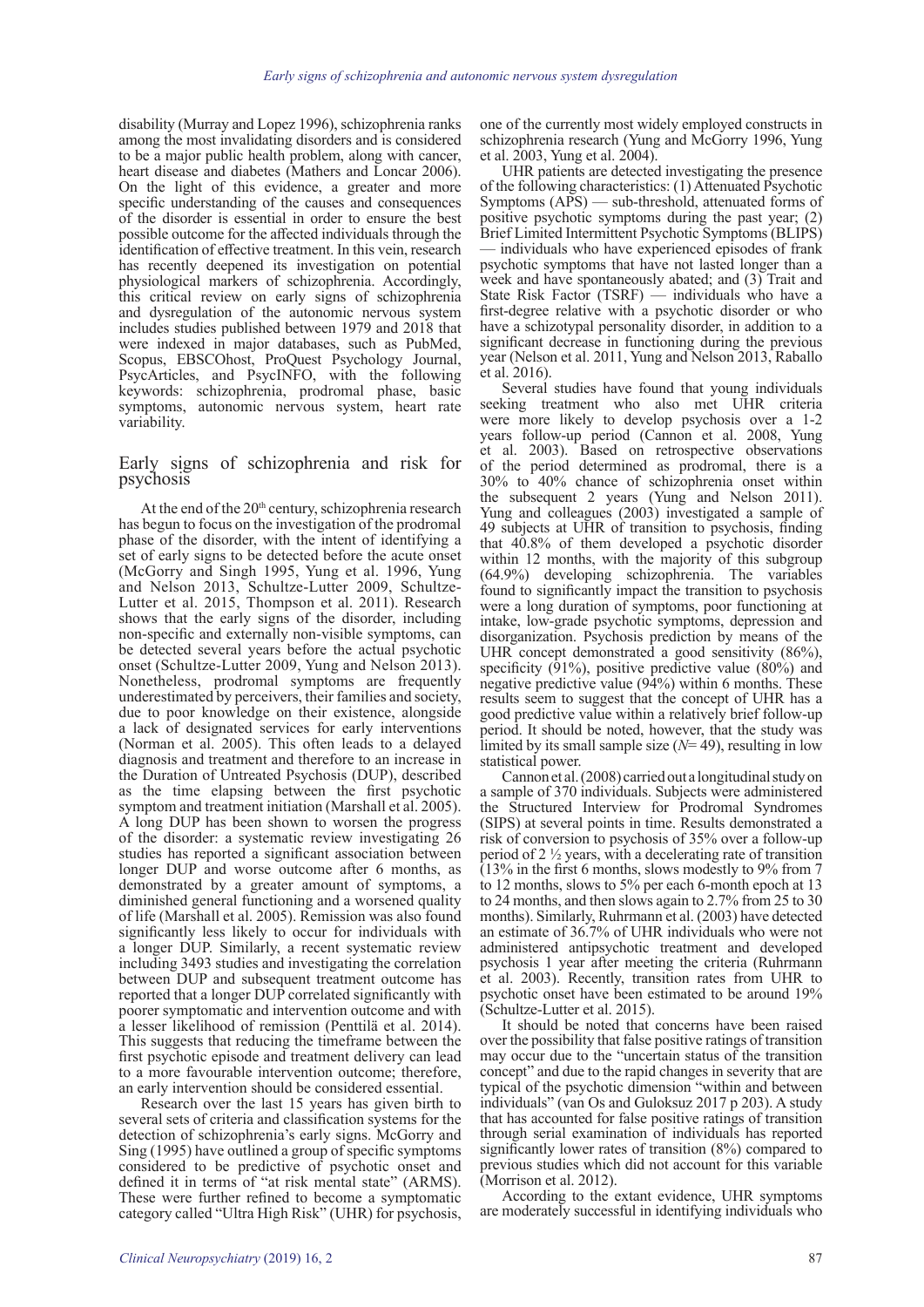are close to a psychotic transition within a 1-year period from assessment. However, although this approach may reduce DUP, intervention at such a late state is unlikely to prevent the transition itself. It might be beneficial to intervene at an even earlier stage, with the aim of potentially preventing a future psychotic onset.

#### Basic Symptoms

An opportunity for an early detection of the prodromal phase might be to rely on the use of the complementary concept of *Basic Symptoms (BS),* as developed by Gerd Huber in the 1960s (Huber 1966). BS are described as disturbances in everyday activities, experienced by the individual and not necessarily noticeable by others. BS have been shown to negatively affect the life of the person who experiences them: a study on 118 subjects demonstrated a negative association between the presence of BS and the Global Assessment of Functioning (GAF), suggesting that subjects experiencing BS may have a reduced psychological, social and occupational functioning (Rocca et al. 2010).

The presence of BS was originally evaluated through the Bonn Scale for the Assessment of Basic Symptoms (BSABS), a semi-structured interview consisting of 92 items (Gross et al. 1987). BS can be identified in different forms in a timeframe between two months and 35 years before the psychotic onset (Gross et al. 1987). This suggests that the use of the BS construct may allow the detection of schizophrenia prodrome at an earlier stage as compared to the UHR concept. Cluster analysis has revealed six broad dimensions of BS showing good reliability and explaining a variance of 93%; the six dimensions also seem to persist across the different stages of the disorder (Schultze-Lutter et al. 2008).

On the line of BSBAS, a new assessment tool, the Schizophrenia Proneness Instrument (SPI), in its two versions for adults and children/adolescents (Adult, SPI-A, Schultze-Lutter et al. 2007 and Child and Youth, SPI-CY, Schultze-Lutter & Koch 2010) was more recently developed. SPI-A and SPI-CY are semistructured interviews investigating four main areas of interest: adynamia, perceptual disorders, neuroticism and thought and action disorders. Differently from the BSABS, which only assesses the current state of the individual, SPI-A and SPI-CY allow to rate BS severity within the past 3 months (Schultze-Lutter et al. 2007).

The concept of BS seems to be accurate in excluding a potential future onset, while it has been found to be less likely to predict it: in the Cologne Early Recognition (CER) study, 160 patients were followed up prospectively for a mean follow-up period of 9.6 years, with a minimum of five years. Results revealed that 79 patients developed schizophrenia during the follow-up period and that only two of the patients who transitioned towards psychosis had not reported the presence of BS at first examination. On the other hand,  $30\%$  of individuals who did not report the presence of BS were subsequently diagnosed with schizophrenia; the overall presence *vs.* absence of BS correctly predicted subsequent transition to schizophrenia in 78.1% of cases (Klosterkötter et al. 2001).

Results of the CER study were further analysed, revealing two partially overlapping clusters of BS that showed a significantly higher predictive value as compared to the other symptoms. Indeed, these clusters were shown to be statistically more likely to predict an imminent psychotic breakdown as compared to the remaining BS (Schultze-Lutter et al. 2008, Schultze-Lutter et al. 2015). These have been therefore grouped into two highly predictive subgroups of risk criteria: the Cognitive-Perceptive BS criteria (COPER; see **table 1**) and the Cognitive basic symptoms criteria (COGDIS; see **table 2**) (Schultze-Lutter et al. 2015). Research suggests that the presence of symptoms belonging to the CODGIS group indicates a more imminent risk of psychotic onset and a greater risk of developing schizophrenia as compared to COPER (Schultze-Lutter et al. 2008; Klosterkötter et al. 2005; Schultze-Lutter et al. 2006, 2007); COGDIS symptoms have been found to be less effective in excluding the possibility of its onset (Klosterkötter et al. 2011, Ruhrmann et al. 2010ab). Similar results were reported following a prospective study administering SPI-A (Schulze-Lutter et al. 2007) on 146 subjects considered to be on a prodromal phase, with a 24 months follow-up; results revealed that 38% of individuals initially classified as at-risk developed a frank psychosis over a 12.1 months period (1-48, median= 9) according to COPER. Again, COGDIS appeared to be more specific than COPER. Differently from what previously reported, however, COPER did not seem to delineate a less imminent risk of psychosis as compared to COGDIS; rather, COPER symptoms appeared to be met in a group of prodromal subjects exhibiting less intense symptoms and therefore requiring special predictions (Schultze-Lutter et al. 2007). **Table 1** and **table 2** summarize COPER and COGDIS criteria, respectively.

As evident from the extant literature, despite the progress achieved throughout the last 15 years in the detection of at-risk individuals, the current instruments still produce a significant amount of false positive findings with regard to future psychotic onset; at the

#### **Table 1.** *High risk criteria for cognitive-perceptive (COPER) Basic Symptoms*

**Presence of at least any one of the following ten basic symptoms with at least weekly occurrence (i.e., a SPI-A/SPI-CY score of ≥3) within the last three months and first occurrence at least 12 months ago (irrespective of frequency and persistence during this time):**

- **1. Thought interference**
- **2. Thought perseveration**
- **3. Thought pressure**
- **4. Thought blockage**
- **5. Disturbance of receptive speech**
- **6. Decreased ability to discriminate between ideas and perception, fantasy and true memories**
- **7. Unstable ideas of reference**
- **8. Derealisation**
- **9. Visual perception disturbances, excl. blurred vision and hypersensitivity to light**

**10. Acoustic perception disturbances, excl. hypersensitivity to sound**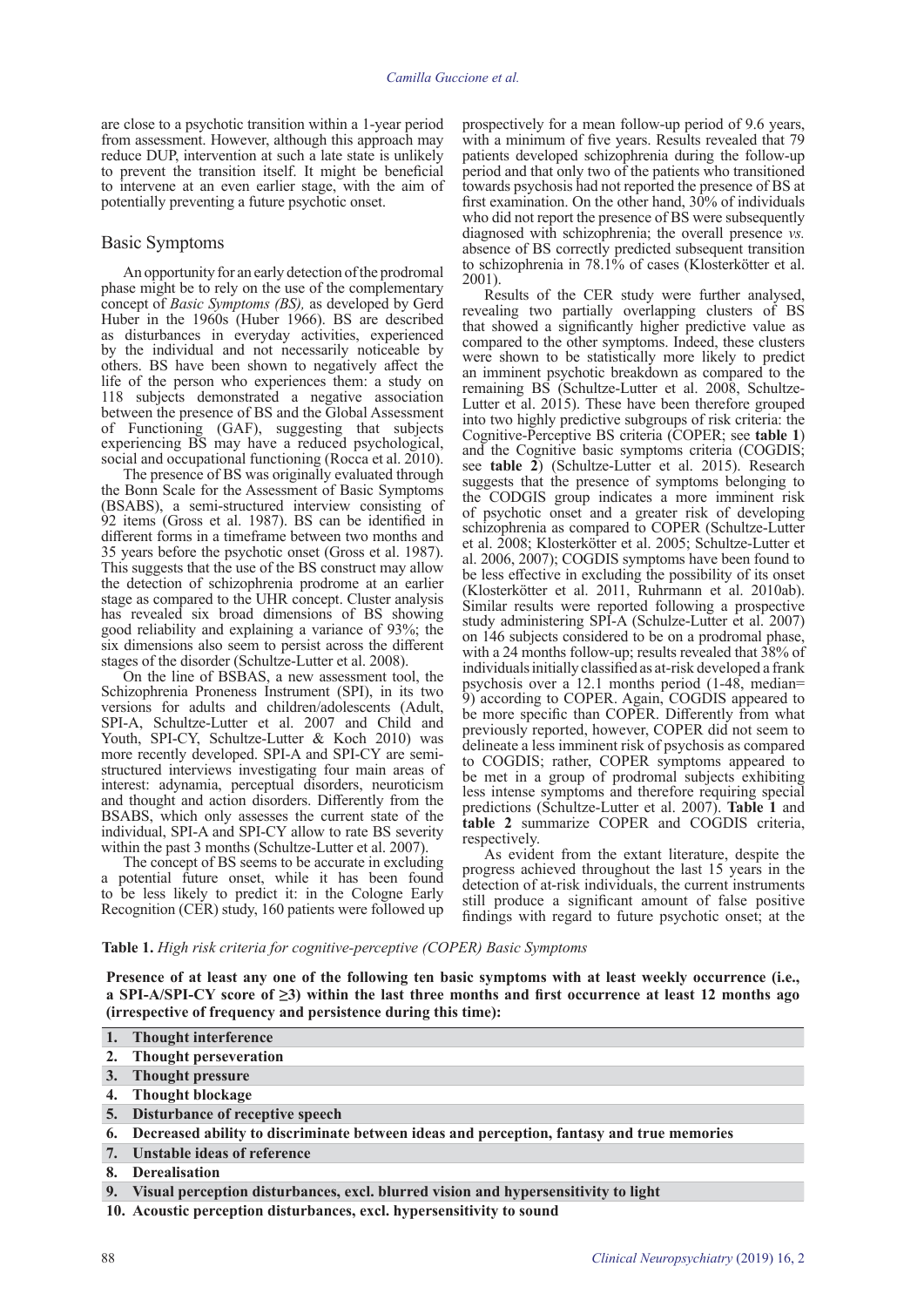| Table 2. High risk criteria for cognitive disturbances (COGDIS) Basic Symptoms |  |  |  |  |
|--------------------------------------------------------------------------------|--|--|--|--|
|--------------------------------------------------------------------------------|--|--|--|--|

**Presence of at least any two of the following nine basic symptoms with at least weekly occurrence (i.e., a SPI-A/SPI-CY score of ≥3) within the last three months:**

|    | Inability to divide attention                                  |
|----|----------------------------------------------------------------|
|    | 2. Thought interference                                        |
|    | 3. Thought pressure                                            |
|    | 4. Thought blockages                                           |
|    | 5. Disturbance of receptive speech                             |
|    | 6. Disturbance of expressive speech                            |
|    | Unstable ideas of reference                                    |
| 8. | Disturbances of abstract thinking                              |
| Q  | <b>Cantivation of attention by details of the visual field</b> |

9. **Captivation of attention by details of the visual field**

same time, studies hardly exceed one year of followup, therefore raising the issue of potential "false falsepositives", referring to those individuals who converted to psychosis after the end of the follow-up period and had therefore been wrongly considered false positive predictions. A further concern refers to treatment administration following the detection of at-risk individuals: subjects experiencing BS are likely to be treated in the attempt to avoid a psychotic transition and might therefore be less likely to develop a psychotic disorder. This may confound the results of follow-up studies.

Although research seems to agree on the necessity to accurately identify and treat at-risk states, as well as on the validity of the instruments implemented, no agreement has yet been reached on the therapeutic interventions proposed and on their effectiveness. Studies indicate that in 50% of cases the proposed psychotherapeutic interventions have been unable to avoid the transition towards a psychotic disorder up to the first 12 months post-treatment. Follow-up studies have shown that interventions were not able to modify the trajectory of the disorder towards psychosis after 2 years (Fusar-Poli 2017). This seems to suggest that, up to date, interventions are likely to postpone the onset of the disorder but are unable to prevent it.

The research findings summarized highlight the need to further investigate schizophrenia prodromal phase. Studies with longer follow-up periods and larger samples are needed in order to avoid the false-false positive confounder. The addition of physiological risk indicators may be useful in order to create a more specific understanding and to refine our ability to predict a future psychotic onset.

#### Schizophrenia and the Autonomic Nervous System (ANS)

The Autonomic Nervous System (ANS) is our "control system", whose main role is to regulate body homeostasis through the monitoring of bodily functions, among others heart rate, breathing rate and digestive system functioning (Schmidt and Thews 1989). The ANS is an implicit system; it operates independently from our conscious awareness and consists of two main branches. The first is the sympathetic nervous system (SNS), often defined as the "fight or flight" system, which serves the function of reacting in response to dangerous signals from the environment. The second is the parasympathetic nervous system (PNS), often referred to as the "rest and digest" system, which allows the individual to relax and operate the normal bodily functions in absence of danger. The two branches of the ANS are activated or inhibited according to environmental needs.

Autonomic dysfunctions have been extensively investigated in relation to schizophrenia. Early studies relying on pupillometry in the investigation of parasympathetic activity have identified a "sluggish" parasympathetic function among schizophrenia patients in comparison to healthy controls (Spohn and Patterson 1989). Other studies have also investigated schizophrenic patients in relation to cholinergic activity, which had previously been associated with parasympathetic activity (Rubin 1974), finding a cholinergic deficiency in schizophrenic patients as compared to healthy controls (Singh and Kay 1985, Tandon and Greden 1989). This body of research has been interpreted as evidence suggesting a parasympathetic dysfunction in schizophrenia.

Early studies focusing on sympathetic activity also seem to suggest a dysfunctional sympathetic activation among schizophrenic patients (Zahn et al. 1979, Zahn et al. 1998, Walker et al. 2010, Walker et al. 2013). For example, Zahn et al. (1998) found that schizophrenic patients showed greater levels of skin conductance response. More recently, Walker et al. (2013) investigated cortisol levels in patients and controls and found an over-production of cortisol in schizophrenic patients. These results have been interpreted as evidence of a sympathetic deficit in schizophrenic individuals.

Recent literature, however, suggests that results of early studies on ANS functioning should be interpreted cautiously, as they focus exclusively on measurements of either sympathetic or parasympathetic activation. Authors investigating measures of ANS activity have warned that the contribution of sympathetic and parasympathetic functions should not be considered as operating in reciprocal control (Berntson et al. 2008) and that sympathetic activity should not be assumed examining parasympathetic activity and vice versa. In order to be reliable, studies should incorporate a measure that is able to simultaneously investigate sympathetic and parasympathetic activation. In its evaluation of autonomic models, Berntson and colleagues (2008) specify that sympathetic and parasympathetic dimensions are not fixed or invariant, and that it is flexibility in the alteration of these dimensions that allows the organism to deal with perturbations such as stress or physical activity and obtain "stability through change" (Sterling and Ever 1988 p 631).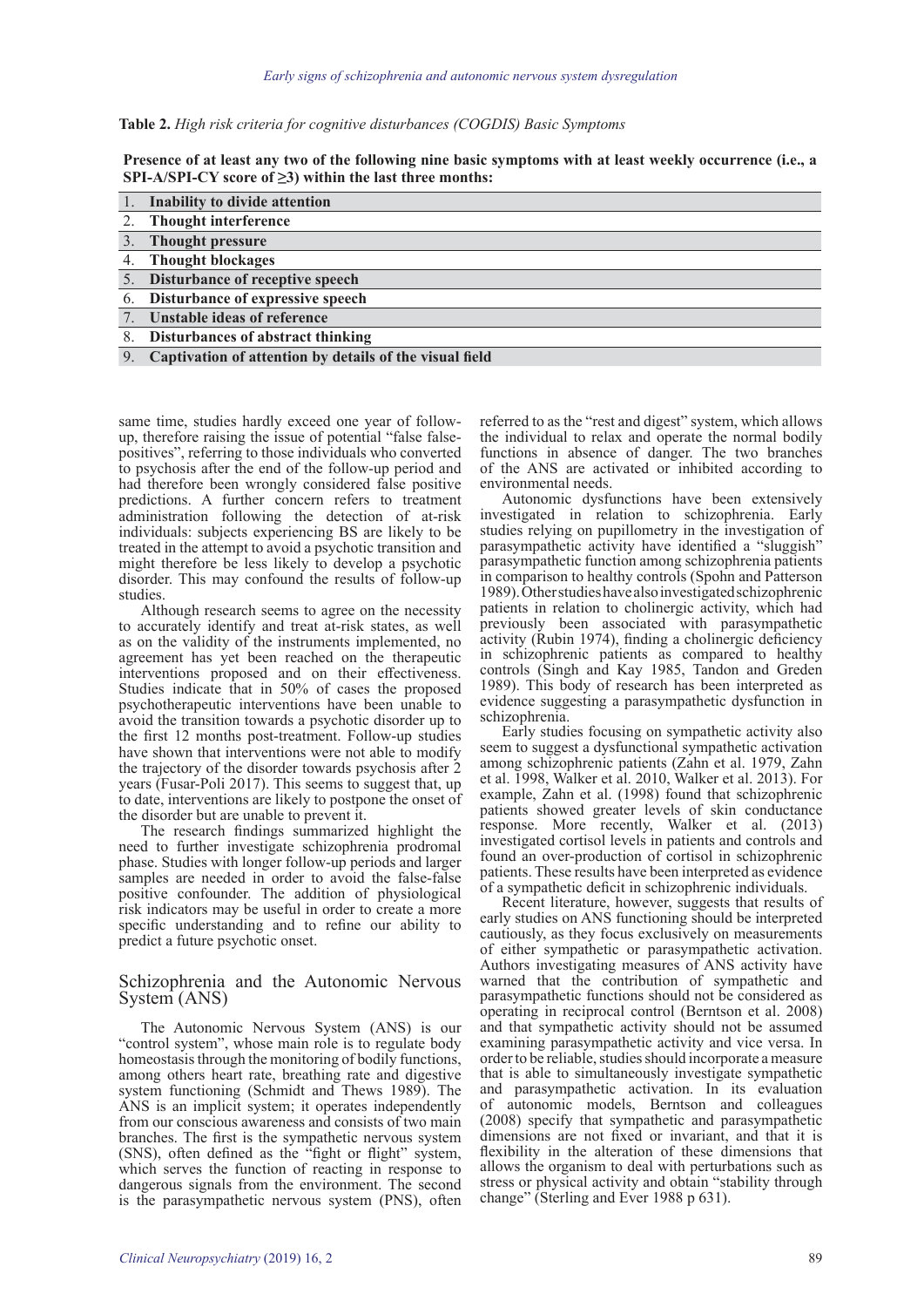## Heart Rate Variability in Schizophrenia

Recently, research has been using the analysis of heart rate (HR) in order to assess ANS functions. Heart Rate Variability (HRV) in particular has been identified as the result of the ability of the ANS to modify intervals between heart beats according to physiological requirements. Therefore, the measurement of HRV has recently been employed for the investigation of autonomic balance (Berntson et al. 2008). This novel measure brings with itself the possibility to obtain data on sympathetic and parasympathetic activity simultaneously, allowing researchers to investigate the association between the two dimensions, and to detect any potential imbalance between them in individuals with mental disorders. In the analysis of HRV, authors have related high frequency (HF) to parasympathetic activity, while low frequency (LF) has been interpreted as a combination of parasympathetic and sympathetic activity. Therefore, the LF/HF ratio is used to interpret sympathovagal balance (Berntson et al. 2008).

Several studies have investigated the potential presence of a sympathovagal imbalance in individuals suffering from schizophrenia, often with contradictory findings. Rechlin et al. (1994) investigated HR in 20 unmedicated patients with paranoid schizophrenia and healthy controls, finding an elevated HR in schizophrenic patients (Rechlin et al. 1994). Inconsistently, however, authors also reported no significant differences in Cardiac Autonomic Functions (CAF) in the same patient groups as compared to the control subjects. This was also the case in the study carried out by Toichi et al. (1999), where the authors investigated CAF in hospitalized chronic schizophrenic patients and control subjects. CAF was evaluated based on the heartbeat intervals obtained from ECG monitoring. Results showed no significant differences in CAF between the two groups. It should be noted, however, that the patients recruited for the study were all under medication and had been hospitalized for at least 10 years; this might have had an effect on their ANS functioning. On the other hand, the authors found a direct influence of psychotic states on ANS, where the psychotic states restrained the parasympathetic but not the sympathetic function; according to the authors, "the presence of the psychotic state itself suppressed HRV" (Toichi et al. 1999 p 152). The authors concluded that the association between psychotic states and the ANS is mediated through the parasympathetic nervous system.

Recent studies seem to support this evidence. A substantial body of research suggests that a dysfunctional HRV in schizophrenia primarily results from a parasympathetic deficit, rather than from a sympathetic alteration. A study investigating a number of autonomic measures (i.e. HRV, baroflex sensitivity, cardiac output, left ventricular work index and total peripheral resistance) found a significantly reduced resting parasympathetic activity in schizophrenic patients as compared to healthy controls (Bär et al. 2007a). Interestingly, the LF/HF ratio was not significantly different between the two groups. These results seem to suggest that the sympathovagal imbalance in schizophrenic patients is a consequence of a reduction in parasympathetic parameters, rather than due to an increase in sympathetic activity (Bar et al. 2007b).

Ieda et al. (2014) measured salivary alpha-amylase (sAA) in 25 medicated schizophrenic patients *vs.*  healthy controls. The sAA is the most abundant enzyme in saliva. Several studies have demonstrated sAA to be sensitive to stress-related changes and to be

a reliable index of ANS dysregulation in individuals suffering from mental health disorders (Schumacher et al. 2013). The authors report that patients showed greater sAA levels as compared to controls, suggesting a sympathovagal imbalance. Having identified a diminished parasympathetic activity and no differences in SNS activity between the two groups, the authors concluded that the different sAA levels were due to parasympathetic activity suppression and a consequent SNS elevation (Ieda et al. 2014). They concluded that this results in a sympathetic nervous system dominance that is determined by a poor parasympathetic activity. It should be noted that most of the patients group (92%) was treated with different antipsychotics at the time of the examination; therefore, a significant effect of medications in the results obtained cannot be excluded.

Bӓr et al. (2007c) investigated the beat-to-beat QT interval variability in patients with schizophrenia in acute psychosis. The QT interval is a range of cardiac path and its functioning predicts the presence of malignant arrhythmias and the risk of sudden death. It is also used as a measure of cardiac activity and HRV. Twenty-five unmedicated patients in acute phase were subjected to high-resolution electrocardiographic recordings. The Scale for the Assessment of Positive Symptoms (SAPS) and Negative Symptoms (SANS) was used to assess schizophrenic symptoms. Results of the study demonstrated an increased QT variability in patients as compared to controls and a greater sympathetic cardiac activity, which was interpreted as a consequence of a reduced complexity and decreased vagal tone (Bär et al. 2007c). Chang and colleagues (2009) also investigated measures of time frequency and complexity HRV domains in schizophrenic patients and controls, finding a decreased parasympathetic activity in patients as compared to healthy controls. The patients involved in this study had not taken antipsychotic medication in the past 28 days and depot antipsychotics in the past 24 weeks. Therefore, a role of medication on autonomic functioning can be excluded.

A body of evidence investigated the association between schizophrenia and ANS performance during the administration of a stress task. Castro and colleagues (2008) recorded HRV while administering an arithmetic stress task (participants were asked to subtract serial 7's starting from 700) in a sample of schizophrenic patients and controls. Results showed a similar autonomic response during the stress task between the two groups, but a deficit in recovering a HRV resting pattern when the task was over (Castro et al. 2008). Although a significant role of medication in autonomic deficits could not be excluded in the sample, the authors controlled the effects of treatment excluding individuals who had used medication with anticholinergic effects in the week preceding task administration; all patients recruited had also been on stable medication for the preceding two weeks.

The findings reported by Castro et al. (2008) were replicated in a study administering a social cognition task to 19 schizophrenic patients, 19 of their nonpsychotic first-degree relatives and 19 control subjects: results revealed that patients, but not controls or firstdegree relatives, exhibited a maintained autonomic pattern typical of stress exposure even after the cessation of the stimulus (Jauregui et al. 2011). These findings suggest that patients may display a normal sympathetic response to stress but experience greater difficulties in recovering from the stressor, leading to maintenance of sympathovagal imbalance. This may consequentially lead to a sympathetic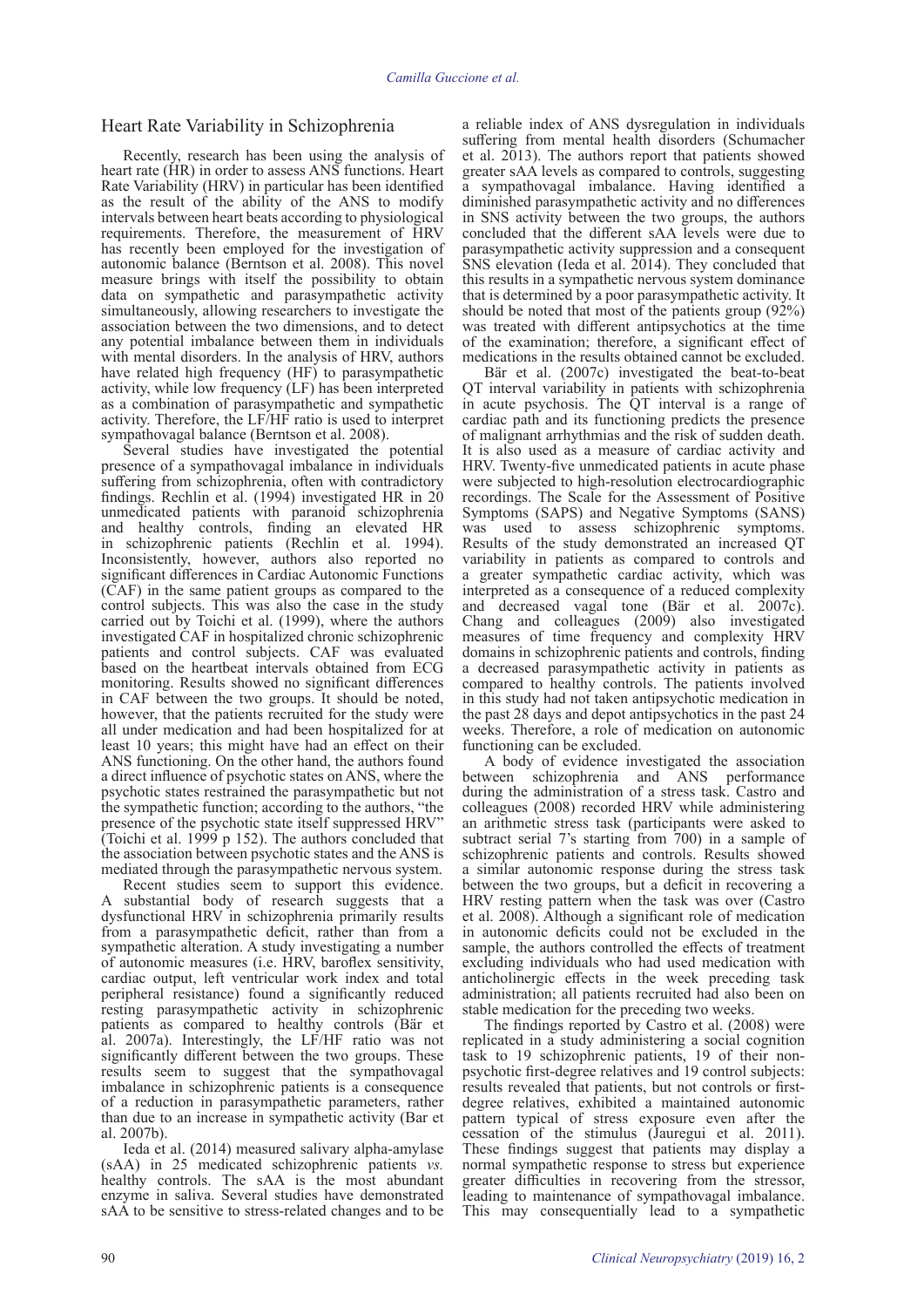iper-arousal and a parasympathetic ipo-arousal. Akar et al. (2014) investigated HRV under stress in schizophrenia with the exposure to different types of noises. In the study, 19 unmedicated schizophrenic patients and 20 healthy subjects were exposed to white noise (WN), relaxing music or rest periods. HRV was investigated with the use of photoplethysmographic signals. Results exhibited lower HRV in patients as compared to controls throughout the different conditions, suggesting an ANS dysfunction in schizophrenic patients. Patients exhibited lower high-frequency power and higher low-frequency to high-frequency ratio. Furthermore, while WN was able to decrease parasympathetic activity in healthy subjects, this was not the case in schizophrenic patients, suggesting that individuals with schizophrenia were unable to obtain a decrease in low frequency HRV following the cessation of the auditory stimuli (Akar et al. 2015).

In summary, the evidence reviewed suggests that a dysfunctional PNS might be considered as the main contributor of the sympathovagal imbalance found in schizophrenia (Bär et al. 2007b). However, it should be noted that a few studies have reported contradictory findings in relation to the evidence presented above: some authors did not find evidence of sympathovagal imbalance in schizophrenic patients (Birkhofer et al. 2013, Rechlin et al. 1994, Henry et al. 2010). Also, Rachow et al. (2011) found an augmented sympathetic activity in schizophrenia. Finally, Lee et al. (2011) reported high values of both LF and HF HRV, indicating alterations both in sympathetic and in parasympathetic activity. Although the study reports a high statistical power, the authors were unable to control for the effects of antipsychotic medications, which have been shown to mediate autonomic response in schizophrenia.

# The role of antipsychotic medication

A substantial body of research has been focusing on whether antipsychotic treatment may underlie the autonomic dysregulation associated with schizophrenia. Antipsychotic drugs have been shown to have anticholinergic effects; as a consequence, it has been argued that the reported association between HRV and schizophrenia could be a consequence of medication. In line with this perspective, studies seem to suggest that medicated schizophrenic patients exhibit a lower vagal activity as compared to healthy individuals (Kim et al. 2011). Interestingly, research has also suggested the possibility that HRV deficits in schizophrenia patients treated with antipsychotics could be exacerbated by medication (Mujica-Parodi et al. 2005).

Several other studies have reported a role of antipsychotic medication in the exacerbation of ANS dysfunctions among patients affected by schizophrenia. Birkhofer et al. (2013) carried out a study on a novel measure of HRV, called "deceleration capacity (DC)" on 40 schizophrenic medicated inpatients, 20 unmedicated patients and matched controls. Medicated patients were treated with olanzapine, risperidone, quetiapine, aripiprazole, amisulpride or lorazepam. Among treated patients, 29 were administered a single antipsychotic and 11 were on a combination of two antipsychotics. Although the authors did not account for treatment type, individuals on anticholinergic medication were excluded. Results of the study showed no significant differences in HRV measures between unmedicated schizophrenic patients and healthy controls; however, results demonstrated a reduction of DC in medicated patients. This evidence suggests that antipsychotics

may have a significant role in HRV deficits found in schizophrenia.

Iwamoto et al. (2012) also found a significant effect of antipsychotics on HRV functioning. Specifically, authors focused on the role of drug dosage on autonomic functioning. The study compared healthy controls with schizophrenic patients medicated with either chlorpromazine, biperiden or diazepam. Patients were divided into three groups according to their daily dose (high, medium, low). Results showed that the high-dose group exhibited a significantly lower HRV as compared to the medium-dose group and an even lower HRV than the low-dose group. The medium-dose group showed a significantly lower HRV than the control group, as did the high-dose group (Iwamoto et al. 2012). This finding suggests that antipsychotics may have a role in the reported autonomic dysregulation in schizophrenia.

Further evidence in support of the role of medication on the HRV-schizophrenia association derives from studies investigating and comparing the effect of different medications on HRV. Agelink and colleagues (2001) compared the effects of amisulpride, olanzapine, sertindole and clozapine, concluding that some drugs may have greater effects than others in HRV deficits found in schizophrenia patients. Specifically, evidence seems to suggest that clozapine may play a greater role on autonomic dysfunction, leading to lower levels of parasympathetic activity, as compared to other antipsychotic medications (Agelink et al. 2001, Mathewson et al. 2012). Tümüklü et al. (2008) explored the effects of clozapine on patients with schizophrenia measuring HRV before and after a 10 weeks treatment, finding a significantly decreased HRV following treatment; this seemed to be dependent on the dosage of clozapine administered. HRV changes were negatively correlated with clozapine's daily dose which seemed to be independent of autonomous side effects. The authors concluded that clozapine has a dose dependent effect on HRV (Tümüklü et al. 2008). Similar results were reported by Cohen et al. (2001). The authors carried out HR analysis in controls *vs.* schizophrenic patients treated with clozapine (*N*= 21), haloperidol ( $N=18$ ) and olanzapine ( $N=17$ ), finding that patients treated with clozapine had higher HR and lower HRV as compared to controls and patients treated with other medications, suggesting that clozapine may have a particularly significant role in the autonomic dysregulation typically found in schizophrenic patients (Cohen et al. 2001). Similarly, Wang et al. (2008) found that switching from olanzapine to amisulpride lead to improvements in parasympathetic activity, while the administration of risperidone affected the sympathovagal balance of previously unmedicated patients, leading to a parasympathetic dominance 6 weeks after treatment initiation (Chang et al. 2010). This evidence seems to suggest that antipsychotics may have a significant role in the vagal tone deficits in schizophrenia, and that some may have greater impact than others. However, a potential role of medication on HRV does not imply the inexistence of an unmediated relationship between schizophrenia and autonomic dysregulation. In Mujica-Parodi's study (2005), unmedicated patients exhibited statistically significant HRV deficits when compared to controls, independently of antipsychotic side effects. Symptom severity should also be considered as a confounding factor in the investigation of the role of medication, assuming that medicated patients are more likely to be suffering from a more severe illness. In support of this, Chang et al. study (2010), which reported a negative effect of risperidone on medicated schizophrenic's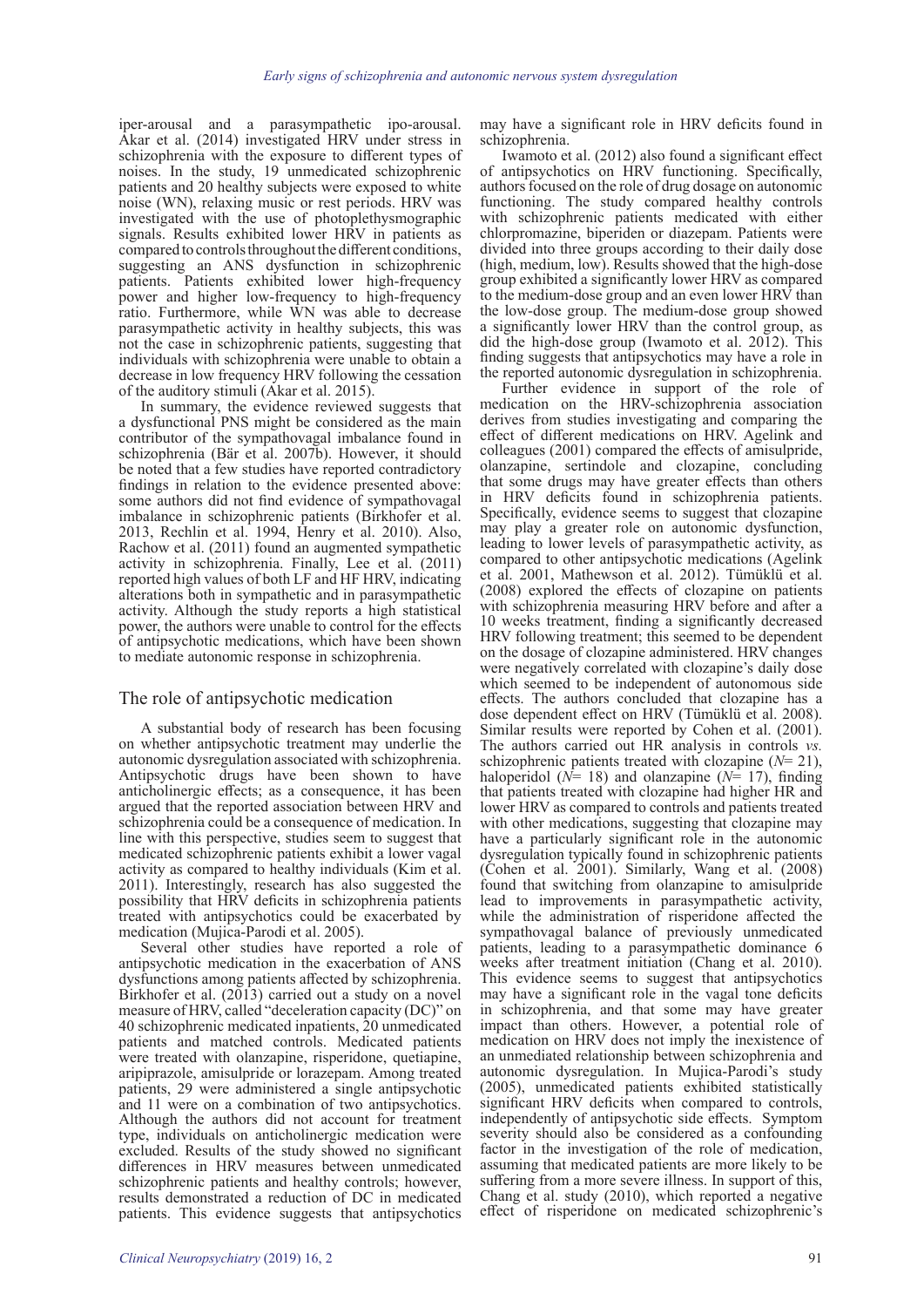parasympathetic activity, also reported a large effect of medication upon symptom severity, suggesting an inverse relationship between parasympathetic activity and symptom severity. In further support of a medication-independent correlation between HRV and schizophrenia, Bar et al. (2005) assessed HRV in 30 acute and unmedicated schizophrenic patients *vs.* matched controls. Patients were also assessed 2-4 days after the initiation of treatment in order to investigate the role and effects of antipsychotics in HRV. The study did not find any significant modification in HRV after administering antipsychotics to previously unmedicated patients, suggesting a loss of vagal efferent activity in schizophrenia which may be dose-independent. Similarly, Bar et al. (2008) investigated 15 healthy controls and 15 schizophrenic patients in acute phase before and after the administration of olanzapine treatment. Authors used several nonlinear parameters to investigate HRV (approximate entropy, compression entropy, fractal dimension) and QT variability. Similarly to what previously reported, untreated patients demonstrated a reduced complexity of heart rate regulation and an increase in QT-variability index as compared to healthy controls. Patients did not exhibit changes in QT following treatment.

Mann et al. (2004) investigated HRV during sleep in schizophrenic patients  $(N=16)$  under two conditions (drug-free *vs.* 4 weeks olanzapine treatment). Results showed only slight changes in the sympathovagal balance, specifically in the sympathetic component; however, total HRV was not altered by medication (Mann et al. 2004). Malaspina et al. (2002) also found that reduced HRV in a sample of schizophrenic patients was independent of neuroleptic effect in a pilot doubleblind, crossover study of placebo and haloperidol treatment linked with the analyses of the Holter electrocardiograms for high frequency HRV, calculated as the percent of successive normal inter-beat intervals greater than 50 milliseconds (PNN50). Results showed that patients had unchanged PNN50 between the haloperidol treatment and drug-free conditions.

It should be noted that limited evidence suggesting that antipsychotic medication may even have a positive effect on autonomic functioning exists: in one recent study, medicated patients exhibited a reduced cortisol secretion, index of a reduced hyperactivity of the HPAaxis (Mondelli et al. 2010). The reviewed evidence clearly indicates that the exact interplay of antipsychotic medication and sympathovagal imbalance is in need of further studies. However, although the reported association between anti-psychotic medication and HRV deficits, current evidence also suggests that HRV dysfunctions in schizophrenia deserve to be considered beyond the mere effects of medication intake (Bar et al. 2005).

#### Severity of symptoms and HRV

A considerable body of research has investigated whether severity of psychotic symptoms plays a role in the correlation between HRV functioning and schizophrenia, beyond its association with a greater administration of antipsychotic medication. Kim et al. (2004) have investigated linear and non-linear measures of HRV in 50 clozapine-treated schizophrenic patients and 50 healthy controls. Symptom severity was assessed administering the Positive and Negative Syndrome Scale (PANSS). Results of the study demonstrated a positive correlation between psychotic symptoms severity and HRV measures (Kim et al.

2004). More recently, Kim et al. (2011) evaluated HRV and symptom severity in 21 patients treated with risperidone and 21 control subjects, finding that the severity of psychotic symptoms was negatively correlated with HRV after controlling for the effects of antipsychotic medications. In particular, symptoms which seemed to be particularly related to HRV deficits were the ones in the dimension of cognitive/ disorganization; therefore, the authors hypothesized a potential role of a neuro-autonomic dysfunction in the pathophysiology of specific symptoms of schizophrenia (Kim et al. 2011). Further evidence comes from a study investigating ANS activity in schizophrenic patients and healthy controls, reporting a significantly lower ANS activity in schizophrenic patients with lower scores in the Global Assessment of Functioning (GAS) scale. These findings may have important implications, as they suggest that schizophrenic patients presenting a more severe symptomatology might have a more depressed ANS and greater HRV deficits; accordingly, they may encounter greater risks of cardiovascular events (Fujibayashi et al. 2009).

Similarly, Bar et al. (2012) assessed HRV, cardiorespiratory coupling and breathing rates and depth in acute patients, controls and first-degree relatives, finding that acute patients breathed significantly faster and shallower as compared to the other groups, and they also presented increased amounts of HRV fluctuations. The measures also positively correlated with symptom severity, corroborating previously reported findings (Bar et al. 2012, Fujibayashi et al. 2009). In line with this evidence, Chang et al. (2013) reported that patients with acute schizophrenia exhibited reduced HRV levels as compared to healthy controls, and that the severity of positive symptoms was negatively correlated with cardiac vagal control, so that a more severe symptomatology was associated with greater deficits in HRV.

Overall, most studies seem to suggest a significant correlation between HRV measures and schizophrenia. Although evidence appears to be mixed, this is probably due to small sample size and substantial heterogeneity of investigated indices and measurements used. A recent meta-analysis (Clamor et al. 2016) summarized the existing research on the association between HRV and schizophrenia. Results of the analysis suggest that HRV is significantly reduced in schizophrenia, independently of the considered measurements of vagal activity. Results remained significant independently of long-term or acute episodes, presence or absence of medication (all groups demonstrated reduced vagal activity). In the light of this evidence, the authors suggest that HRV is associated with schizophrenia, independently from severity, antipsychotic administration and disease phase (Clamor et al.  $2016$ ).

#### Autonomic Nervous System Dysregulation in at-risk for psychosis states

Evidence on the correlation between schizophrenia and ANS dysregulation is robust. Yet, literature investigating the presence of ANS deficits in the atrisk population is limited. Most studies investigating autonomic dysregulation in individuals considered to be at risk of psychotic transition focus on the assessment of unaffected first-degree relatives of individuals with psychosis, which are considered to be at significant risk of psychotic transition according to the Comprehensive Assessment of At Risk Mental States (CAARMS, Philips et al. 2005).

Bar et al. (2009) compared cardiac autonomic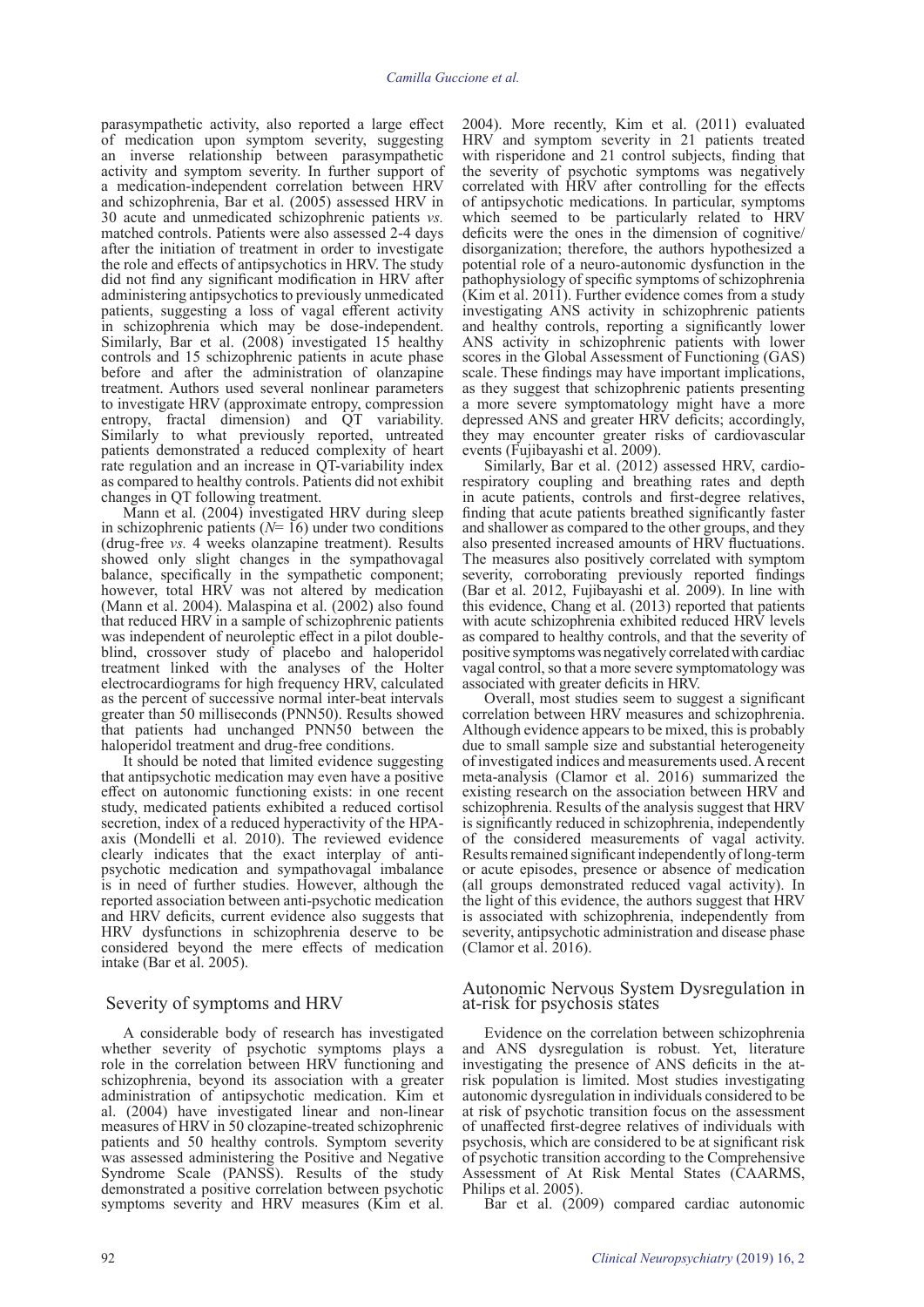functioning (CAF) in 36 patients suffering from paranoid schizophrenia, 36 of their unaffected firstdegree relatives (*N*= 18 offsprings and *N*= 18 siblings) and 36 healthy controls. The three groups were subjected to ECG monitoring in order to investigate HRV, QT variability and baroflex sensitivity (BRS). Results revealed significantly reduced HRV and BRS and an increased QT variability in first-degree relatives of individuals affected by schizophrenia as compared to healthy controls (Bar et al. 2009). Interestingly, offsprings of schizophrenic patients demonstrated a particularly reduced HRV as compared to the siblings' group. This suggests that children of schizophrenic patients may be at a particular risk of developing the disorder (Bar et al. 2009). Liu et al. (2016) compared HRV in response to deep breathing in patients with schizophrenia, their firstdegree relatives and matched healthy controls. Results revealed that deep breathing induced an increase in HRV following deep breathing; however, such a response was significantly reduced in both schizophrenic patients and their relatives, which suggests a reduced autonomic reactivity to deep breathing in these two groups. The authors concluded that HRV may be considered a genetic marker for schizophrenia (Liu et al. 2016).

A body of evidence investigated the association between ANS dysregulation and healthy first-degree relatives under stress conditions. Castro et al. (2009) administered a mental arithmetic stress task to schizophrenic patients and their unaffected relatives in order to investigate HRV under stress. Results revealed a similar HRV response to the stress test in healthy relatives as compared to the control group; however, the patients' relatives exhibited greater difficulties in the recovery of the HRV resting pattern following the cessation of the stimulus as compared to healthy controls. These results are in line with previous evidence reported by Castro et al. (2008), where schizophrenic patients exhibited a similar autonomic response as compared to healthy controls during the stress task but showed difficulties in recovering the HRV resting pattern when the task was over (Castro et al. 2008). In line with this evidence, in their literature review on cardiac dysfunctions in schizophrenic patients and their first-degree relatives, Bar et al. (2015) report a reduced efferent vagal activity, a decrease in HRV and complex and faster breathing rates in unmedicated patients and first-degree relatives. The presence of HRV deficits in unaffected first-degree relatives of individuals suffering from schizophrenia suggest that the autonomic dysregulation typically found in schizophrenic patients may be associated to a genetic predisposition. Therefore, a close monitoring of first-degree relatives of schizophrenic patients may be very valuable in order to take preventive measures both at a cardiovascular and at a psychopathological level.

Studies investigating autonomic dysregulation in the at-risk population without focusing on first-degree relatives of schizophrenic patients are extremely limited. A recent study has investigated the autonomic stress response of individuals grouped on the basis of their different liability to psychosis (Counotte et al. 2016). In the study, an experimental Virtual Reality design was used in order to examine the autonomic stress response to social exclusion of four groups of individuals: 55 patients who recently transitioned to psychosis, 20 UHR individuals, 42 healthy siblings of individuals suffering from schizophrenia and 53 healthy controls. Social stressors consisted in being virtually exposed to socially challenging situations, such as being part of a ethnic minority status, crowdedness and hostility. Results of the study revealed that the high

liability groups (UHR and psychotic patients) exhibited a diminished HRV as compared to the low liability groups (siblings of psychotic patients and healthy controls), both before and during the experiment. This evidence suggests that individuals who are at-risk for psychosis may also exhibit autonomic deficits.

The findings reported by Clamor et al. (2014) in a similar study seem to point to the opposite direction. The study investigated autonomic alterations in individuals with different degrees of vulnerability to psychosis. Specifically, the authors compared HRV measures among 23 psychotic patients, 21 unaffected first-degree relatives, 23 participants who experienced attenuated positive symptoms, a sample of 24 individuals who had been diagnosed with depression and 24 healthy controls. Results showed that the psychotic patients exhibited the greatest reduction in HRV as compared to the healthy controls. Unexpectedly, however, HRV did not significantly differ in the first-degree relatives and in the attenuated symptoms groups as compared to the healthy controls group. These results would suggest that autonomic dysregulation in schizophrenia may be specifically linked with the manifestation of the disorder

itself, rather than being a vulnerability characteristic. investigating dysregulation in samples of individuals at high risk of developing psychosis strongly support the view that future research should also investigate whether ANS dysregulation may be considered as a predictor of schizophrenia. Although limited, the available evidence prompts further research investigating ANS deficits as a marker for the development of psychotic disorders.

#### Discussion

The reviewed evidence suggests that schizophrenic patients are characterized by autonomic dysregulation, and in particular by a decreased HRV. Several studies have demonstrated an association between autonomic dysregulation and other pathologies, including increased body mass indexes, diastolic pressure, triglycerides, and other metabolic functions (Chung et al. 2013). A reduced complexity in HRV values also seems to be associated with increased complexity in respiration and cardiorespiratory coupling (CRC), leading to an increased risk of cardiovascular diseases (CVD) (Schultz et al. 2015). This could be one of the reasons why schizophrenic patients are at increased risk for cardiac mortality. Accordingly, further examination of the association between ANS functioning and schizophrenia may have crucial implications for the physical and mental health of patients. Given the greater risk of cardiac complications in this population, future research might consider autonomic dysregulation as an objective marker in the monitoring of their cardiovascular health. Further research is also needed in order to evaluate whether ANS dysfunctions can be detected during the prodromal phase of the disorder or whether autonomic deficits arise following the onset. Studies on the at-risk population are limited and have produced mixed findings (Counotte et al. 2016, Clamor et al. 2014), highlighting a clear need to expand this body of research. Follow-up and longitudinal studies are also needed to further investigate whether ANS alterations can be considered as potential risk factors for the development of psychotic disorders. If this was the case, ANS measures could be used alongside BS in the attempt to improve the detection of at-risk individuals before the psychotic transition and allow a more effective intervention.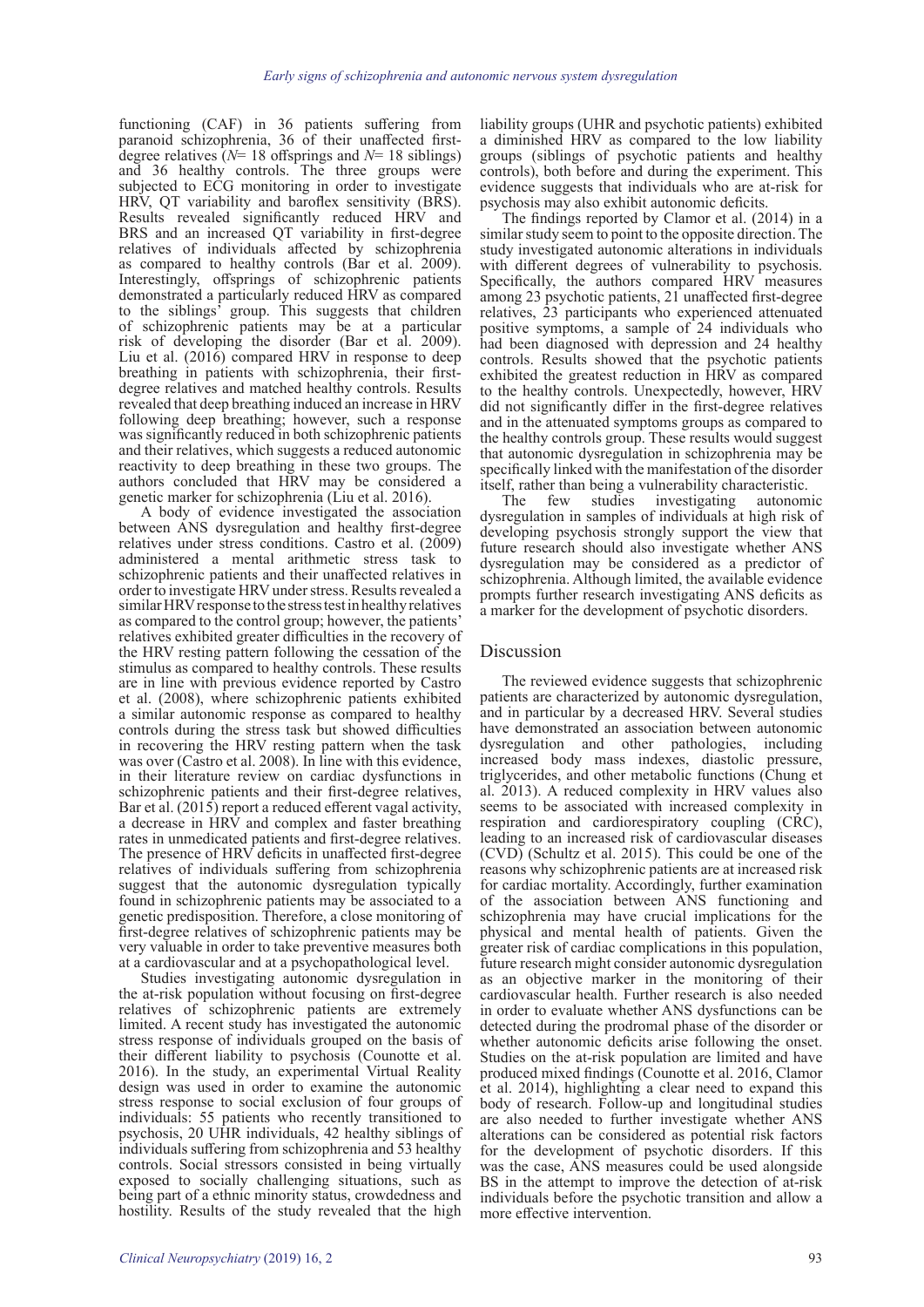## Conclusions

Prodromal symptoms are often underestimated and dismissed by people who experience them and by society, unaware that they may be potential red flags on a possible future onset (Norman et al. 2005). In contrast, evidence seems to suggest that the prodromal phase of the disorder can be detected several years before the onset of the psychotic symptoms (Klosterkötter et al. 2001). Most importantly, evidence suggests that timeliness in the detection and treatment of BS may have a significant and positive impact in the future course of the disorder. On the basis of this evidence, the detection of at-risk individuals should be considered essential in order to avoid a long Duration of Untreated Psychosis, which has been shown to worsen the course of the disease (Penttilä et al. 2014). Research has developed several constructs in the attempt to recognise schizophrenia's prodromal phase before the onset of psychotic symptoms. However, evidence suggests that we are still far from being able to effectively identify a future schizophrenic onset.

The addition of an autonomically-informed perspective may be useful in order to accomplish the goal of a rapid recognition of the prodromal phase. The evidence summarized in the present work suggests a correlation between ANS functioning and schizophrenia (Clamor et al. 2016, Hamilton et al. 2014). On the light of this evidence, we suggest that future research may investigate measures of autonomic dysregulation in individuals at high risk of psychosis, hypothesizing that ANS abnormalities may be detected before the onset of the disorder and be considered a prodromal symptom. Given the role of social context and social interaction, both in autonomic functioning and schizophrenia, autonomic dysregulation may be investigated in future research during a social interaction task, in order to evaluate its mediating effect on the correlation between HRV and schizophrenia. Given the role of the ANS in stress-related changes, future research may also investigate autonomic deficits in at-risk individuals during a stress-inducing task and in the recovery phase following stress exposure.

## Acknowledgements

The authors thank Consorzio Humanitas and ASL Roma1 for supporting the research project "Early Signs of Schizophrenia".

# References

- Agelink MW, Majewski T, Wurthmann C, Lukas K, Ullrich H, Linka T, Klieser E (2001). Effects of newer atypical antipsychotics on autonomic neurocardiac function: a comparison between amisulpride, olanzapine, sertindole, and clozapine. *Journal of Clinical Psychopharmacology* 21, 8-13. Doi: 10.1097/00004714-200102000-00003.
- Akar SA, Kara S, Latifoglu F, Bilgic V (2014). Analysis of heart rate variability during auditory stimulation periods in patients with schizophrenia. *Journal of Clinical Monitoring and Computing* 29, 153-62. Doi: 10.1007/s10877-014- 9580-8.
- American Psychiatric Association (2013). *Diagnostic and*  statistical manual of mental disorders (5<sup>th</sup> ed). Author, Arlington.
- Andreasen N (2001). *Brave new brain: Conquering mental illness in the era of the genome*. Oxford University Press, New York.
- Bär KJ (2015). Cardiac autonomic dysfunction in patients

- The deceleration capacity–a new measure of heart rate variability evaluated in patients with schizophrenia and antipsychotic treatment. *European Psychiatry* 28, 2, 81-86. Doi: 10.1016/j.eurpsy.2011.06.010.
- Cannon M and Jones P (1996). Schizophrenia. *Journal of Neurology, Neurosurgery and Psychiatry* 60, 604-613.
- Cannon T, Cadenhead K, Cornblatt B, Woods S, Addington J, Walker E, Seidman LJ, Perkins D, Tsuang M, McGlashan T, Heinssen R (2008). Prediction of psychosis in ultra high-risk youth: a multi-site longitudinal study in North America. *Archives of General Psychiatry* 65, 28-37. Doi: 10.1016/S0193-953X(05)70358-0.
- Castro MN, Vigo DE, Chu EM, Fahrer RD, de Achával D, Costanzo EY, Leiguarda RC, Nogués M, Cardinali DP, Guinjoan SM (2009). Heart rate variability response to mental arithmetic stress is abnormal in first-degree relatives of individuals with schizophrenia. *Schizophrenia Research* 109, 1-3, 134-140. Doi: 10.1016/j. schres.2008.12.026.
- Castro MN, Vigo DE, Weidema H, Fahrer RD, Chu EM, De Achaval D, Nogues M, Leiguarda RC, Cardinali DP, Guinjoan SM (2008). Heart rate variability response to mental arithmetic stress in patients
- Bär KJ, Berger S, Metzner M, Boettger MK, Schulz S, Ramachandraiah CT, Terhaar J, Voss A, Yeragani VK, Sauer H (2009). Autonomic dysfunction in unaffected first-degree relatives of patients suffering from schizophrenia. *Schizophrenia Bulletin* 36, 5, 1050- 1058. Doi: 10.1093/schbul/sbp024.
- Bär KJ, Boettger MK, Berger S, Baier V, Sauer H, Yeragani VK, Yeragani VK, Voss A (2007a). Decreased baroreflex sensitivity in acute schizophrenia. *Journal of Applied Physiology* 102, 1051-1056. Doi: 10.1152/ japplphysiol.00811.2006.
- Bär KJ, Boettger MK, Koschke M, Schulz S, Chokka P, Yeragani VK, Voss A (2007b). Non-linear complexity measures of heart rate variability in acute schizophrenia. *Clinical Neurophysiology* 118, 2009-2015. Doi:10.1016/j. clinph.2007.06.012.
- Bar KJ, Boettger MK, Schulz S, Harzendorf C, Agelink MW, Yeragani VK, Chokka P, Voss A (2008b). The interaction between pupil function and cardiovascular regulation in patients with acute schizophrenia. *Clinical Neurophysiology* 119, 2209-2213. Doi: 10.1016/j.clinph.2008.06.012.
- Bär KJ, Koschke M, Boettger MK, Berger S, Kabisch A, Sauer H, Voss A (2007c). Acute psychosis leads to increased QT variability in patients suffering from schizophrenia. *Schizophrenia Research* 95, 115-123. Doi: 10.1016/j.schres.2007.05.034.
- Bär KJ, Letzsch A, Jochum T, Wagner G, Greiner W, Sauer H (2005). Loss of efferent vagal activity in acute schizophrenia. *Journal of Psychiatric Research* 39, 519- 527. Doi:10.1016/j.jpsychires.2004.12.007.
- Bär KJ, Rachow T, Schulz S, Bassarab K, Haufe S, Berger S, Koch K, Voss A (2012). The phrenic component of acute Schizophrenia – a name and its physiological reality. *PLoS ONE* 7, e33459. Doi.org/10.1371/journal.pone.0033459.
- Bär KJ, Wernich K, Boettger S, Cordes J, Boettger MK, Loffler S et al. (2008a). Relationship between cardiovagal modulation and psychotic state in patients with paranoid schizophrenia. *Psychiatry Research* 157, 255-257. Doi: 10.1016/j.psychres.2007.04.021.
- Berntson GG, Norman GJ, Hawkley LC, Cacioppo JT (2008). Cardiac autonomic balance versus cardiac regulatory capacity. *Psychophysiology* 45, 643-652. Doi: 10.1111/j.1469-8986.2008.00652.x.

Birkhofer A, Geissendoerfer J, Alger P, Mueller A, Rentrop M, Strubel T, Leucht S, Förstl H, Bär KJ, Schmidt G (2013).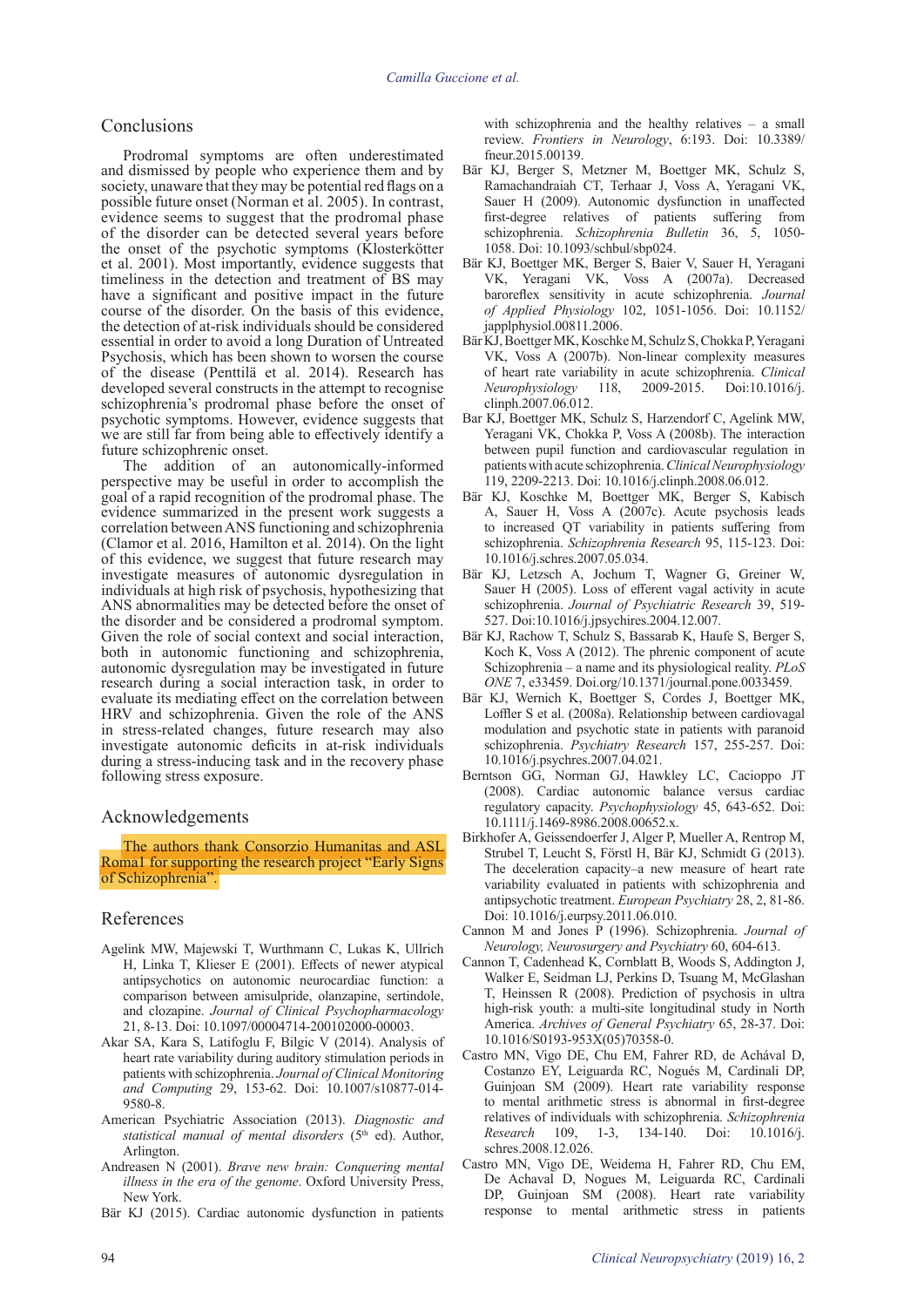with schizophrenia: autonomic response to stress in schizophrenia. *Schizophrenia Research* 99, 1, 294-303. Doi: 10.1016/j.schres.2007.08.025.

- Chang C, Metzger CD, Glover GH, Duyn JH, Heinze HJ, Walter M (2013). Association between heart rate variability and fluctuations in resting-state functional connectivity. *Neuroimage* 68, 93-104. Doi: 10.1016/j. neuroimage.2012.11.038.
- Chang JS, Yoo CS, Yi SH, Hong KH, Oh HS, Hwang JY, Kim SG, Ahn YM, Kim YS (2009). Differential pattern of heart rate variability in patients with schizophrenia. *Progress in Neuro-Psychopharmacology and Biological Psychiatry* 33, 991-995. Doi: 10.1016/j.pnpbp.2009.05.004.
- Chang JS, Yoo CS, Yi SH, Hong K., Lee YS, Oh HS, Jung DC, Kim YS, Ahn YM (2010). Changes in heart rate dynamics of patients with schizophrenia treated with risperidone. *Progress in Neuro-Psychopharmacology and Biological Psychiatry* 34, 6, 924-929. Doi:10.1016/j. pnpbp.2010.04.017.
- Chung MS, Yang AC, Lin YC, Lin CN, Chang FR, Shen S, Ouyang WC, Loh el-W, Chiu HJ (2013). Association of altered cardiac autonomic function with psychopathology and metabolic profiles in schizophrenia. *Journal of Psychiatry Research* 210, 710-715. Doi:10.1016/j. psychres.2013.07.034.
- Clamor A, Hartmann MM, Köther U, Otte C, Moritz S, Lincoln TM (2014). Altered autonomic arousal in psychosis: an analysis of vulnerability and specificity. *Schizophrenia Research* 154, 1-3, 73-78. Doi: 10.1016/j. schres.2014.02.006
- Clamor A, Lincoln TM, Thayer JF, Koenig J (2016). Resting vagal activity in schizophrenia: meta-analysis of heart rate variability as a potential endophenotype. *The British Journal of Psychiatry* 208, 1, 9-16. Doi: 10.1192/bjp. bp.114.160762.
- Cohen H, Loewenthal U, Matar M, Kotler M (2001). Association of autonomic dysfunction and clozapine: heart rate variability and risk for sudden death in patients with schizophrenia on long-term psychotropic medication. *The British Journal of Psychiatry* 179, 167-71. Doi: 10.1192/ bjp.179.2.167
- Counotte, J., Pot-Kolder, R., van Roon, A. M., Hoskam, O., van der Gaag M, & Veling W (2017). High psychosis liability is associated with altered autonomic balance during exposure to Virtual Reality social stressors. *Schizophrenia Research* 184, 14-20. Doi: 10.1016/j.schres.2016.11.025
- Fusar-Poli P, McGorry PD, Kane JM (2017). Improving outcomes of first-episode psychosis: an overview. *World Psychiatry* 16, 33, 251-265. Doi: 10.1002/wps.20446.
- Fujibayashi M, Matsumoto T, Kishida I, Kimura T, Ishii C, Ishii N, Moritani T (2009). Autonomic nervous system activity and psychiatric severity in schizophrenia*. Psychiatry and Clinical Neurosciences* 63, 538-545. Doi: 10.1111/j.1440- 1819.2009.01983.x
- Gross G, Huber G, Klosterkötter J, Linz M (1987). *Bonner Skala für die Beurteilung von Basissymptomen (BSABS)*. Springer, Berlin, Germany.
- Häfner H and der Heiden W (2003). Course and outcome of schizophrenia. In SR Hirsch and D Weinberger (eds), *Schizophrenia*, pp 101-141. Blackwell, Oxford.
- Hamilton HK, Sun JC, Green MF, Kee KS, Lee J, Sergi M, Sholty GL, Mathis KI, Jetton C, Williams TJ, Kern R, Horan W, Fiske A, Subotnik KL, Ventura J, Hellemann G, Nuechterlein KH, Yee CM (2014). Social cognition and functional outcome in schizophrenia: The moderating role of cardiac vagal tone. *Journal of Abnormal Psychology* 123, 4, 764-770. Doi:10.1037/a0037813
- Hempel RJ, Tulen JH, van Beveren NJ, van Steenis HG, Mulder PG, Hengeveld MW (2005). Physiological responsivity to emotional pictures in schizophrenia. *Journal of Psychiatric Research* 39, 5, 509-518. Doi: 10.1016/j.

jpsychires.2004.11.004

- Henry BL, Minassian A, Paulus MP, Geyer MA, Perry W (2010). Heart rate variability in bipolar mania and schizophrenia. *Journal of Psychiatric Research* 44, 3, 168- 176. Doi:10.1016/j.jpsychires.2009.07.011
- Hopper K and Wanderling J (2000). Revisiting the developed versus developing country distinction in course and outcome in schizophrenia: results from ISoS, the WHO collaborative follow-up project. International Study of Schizophrenia. *Schizophrenia Bulletin* 26, 835-846. Doi: 10.1093/oxfordjournals.schbul.a033498
- Huber G (1966). Reine Defektsyndrome und Basisstadien endogener Psychosen. *Fortschritte der Neurologie-Psychiatrie* 34, 409-426.
- Ieda M, Miyaoka T, Wake R, Liaury K, Tsuchie K, Fukushima M, Araki T, Ezoe S, Inagaki T, Horiguchi J (2014). Evaluation of autonomic nervous system by salivary alpha-amylase level and heart rate variability in patients with schizophrenia. *European Archives of Psychiatry and Clinical Neuroscience* 264*,* 1, 83-87. Doi:10.1016/j. jpsychires.2004.11.004
- Iwamoto Y, Kawanishi C, Kishida I, Furuno T, Fujibayashi M, Ishii C, Toshio Moritani, Masataka Taguri,Yoshio Hirayasu (2012). Dose-dependent effect of antipsychotic drugs on autonomic nervous system activity in schizophrenia. *BMC Psychiatry* 12, 199. Doi: 10.1186/1471-244X-12-199
- Jauregui OI, Costanzo EY, de Achaval D, Villarreal MF, Chu E, Mora MC et al. (2011). Autonomic nervous system activation during social cognition tasks in patients with schizophrenia and their unaffected relatives. *Cognitive and Behavioral Neurology* 24, 194-203. Doi: 10.1097/ WNN.0b013e31824007e9
- Kim JH, Ann JH, Lee J (2011). Relationship between heart rate variability and the severity of psychotic symptoms in schizophrenia. *Acta Neuropsychiatrica* 23, 161-166. Doi:10.1111/j.1601-5215.2011.00549.x
- Kim JH, Yi SH, Yoo CS, Yang SA, Yoon SC, Lee KY, Ahn YM, Kang UG, Kim YS (2004). Heart rate dynamics and their relationship to psychotic symptom severity in clozapinetreated schizophrenic subjects. *Progress in Neuro-Psychopharmacol and Biological Psychiatry* 28, 371-378. Doi:10.1016/j.pnpbp.2003.11.007
- Klosterkötter J, Hellmich M, Steinmeyer EM, Schultze-Lutter F (2001). Diagnosing schizophrenia in the initial prodromal phase. *Archives of General Psychiatry* 58, 158- 64. Doi: 10.1001/archpsyc.58.2.158
- Klosterkötter J, Schultze-Lutter F, Bechdolf A, Ruhrmann S (2011). Prediction and prevention of schizophrenia: what has been achieved and where to go next? *World Psychiatry*, 10, 165-174. Doi: 10.1002/j.2051-5545.2011.tb00044.x.
- Laurens KR, Luo L, Matheson SL, Carr VJ, Raudino A, Harris F, Green MJ (2015). Common or distinct pathways to psychosis? A systematic review of evidence from prospective studies for developmental risk factors and antecedents of the schizophrenia spectrum disorders and affective psychoses. *BMC Psychiatry* 15, 1, 205. Doi: 10.1186/s12888-015-0562-2.
- Lauronen E, Koskinen J, Veijola J, Miettunen J, Jones PB, Fenton WS, Isohanni M (2005). Recovery from schizophrenic psychoses within the northern Finland 1966 Birth Cohort. *Journal of Clinical Psychiatry* 66, 375-383. *Doi*: 10.1016/*j*.schres.2008.06.004
- Liu YW, Tzeng NS, Yeh CB, Kuo TB, Huang SY, Chang CC, Chang HA (2016). Reduced cardiac autonomic response to deep breathing: A heritable vulnerability trait in patients with schizophrenia and their healthy firstdegree relatives. *Psychiatry Research* 243, 335-341. Doi: 10.1016/j.psychres.2016.04.076
- Lee J, Zaki J, Harvey PO, Ochsner K, Green MF (2011). Schizophrenia patients are impaired in empathic accuracy. *Psychological Medicine* 41, 2297–2304. Doi: 10.1017/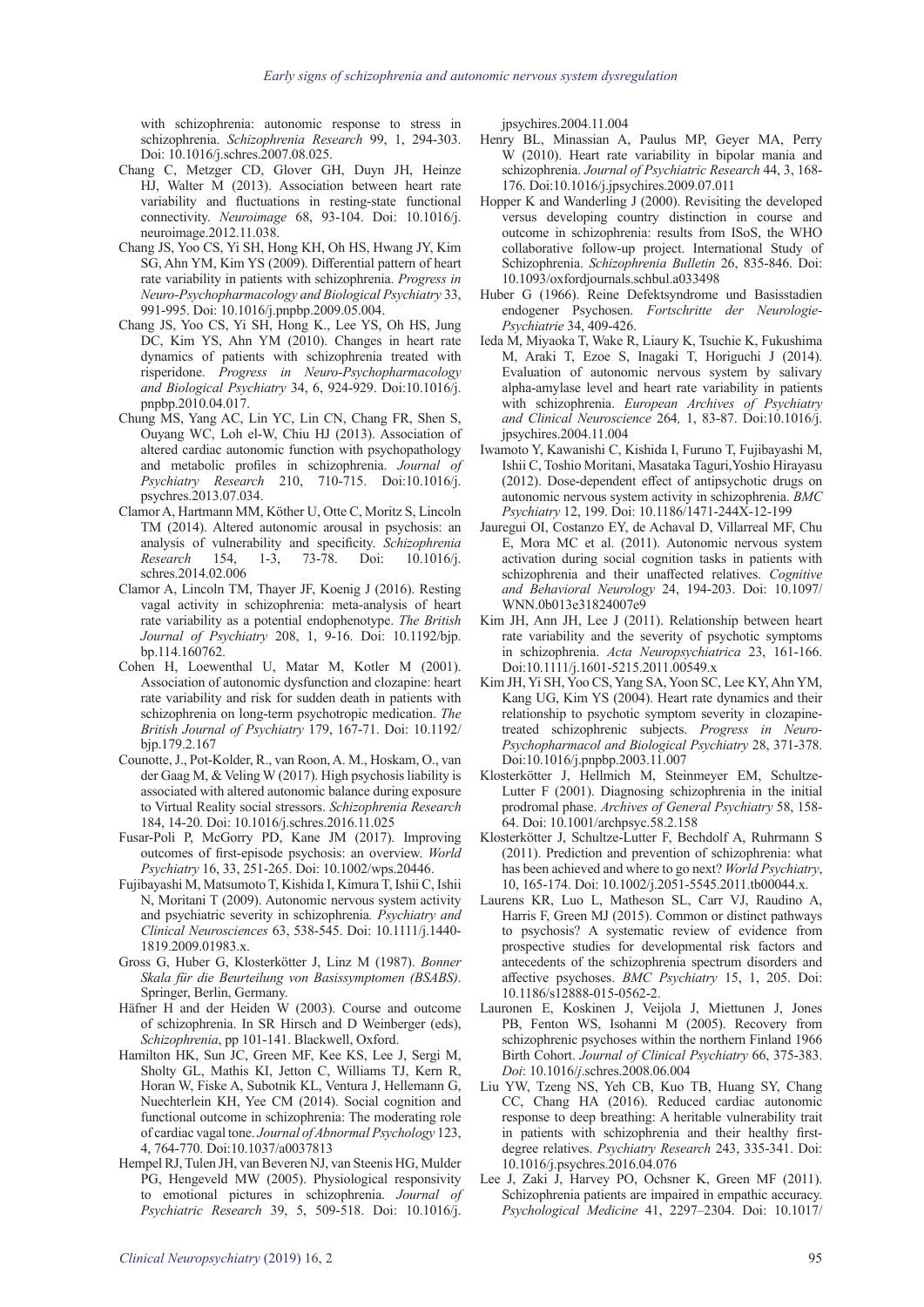S0033291711000614

- Malaspina D, Dalack G, Leitman D, Corcoran C, Amador XF, Yale S, Glassman A, Gorman JM (2002). Low heart rate variability is not caused by typical neuroleptics in schizophrenia patients. *CNS Spectrums Journal* 7, 1, 53- 57. doi: 10.1017/S1092852900022264
- Mann K, Rossbach W, Müller MJ, Müller-Siecheneder F, Ru H, Dittmann RW (2004). Heart rate variability during sleep in patients with schizophrenia treated with olanzapine. *International Clinical Psychopharmacology* 19, 6, 325-330.
- Marshall M, Lewis S, Lockwood A, Drake R, Jones P, Croudace T (2005). Association between duration of untreated psychosis and outcome in cohorts of first-episode patients: a systematic review. *Archives of General Psychiatry* 62, 9, 975-983. Doi:10.1001/archpsyc.62.9.975
- Mathers C and Loncar D (2006). Projections of Global Mortality and Burden of Disease from 2002 to 2030. *Plos Medicine* 3, 11, e442. Doi: 10.1371/journal.pmed.0030442
- Mathewson KJ, Jetha MK, Goldberg JO, Schmidt LA (2012). Autonomic regulation predicts performance on Wisconsin Card Sorting Test (WCST) in adults with schizophrenia. *Biological Psychology* 91, 389-399. Doi:10.1016/j. biopsycho.2012.09.002
- McGorry PD and Singh BS (1995). Schizophrenia: risk and possibility. In B Raphael, GD Burrows (eds), *Handbook of Preventive Psychiatry* pp 492-514. Elsevier, Amsterdam.
- McGrath J, Saha S, Chant D, Welham J (2008). Schizophrenia: a concise overview of incidence, prevalence, and mortality. *Epidemiologic Reviews* 30, 1, 67-76. Doi:10.1093/epirev/mxn001
- Mondelli V, Dazzan P, Hepgul N, Di Forti M, Aas M, D'Albenzio A, Di Nicola M, Fisher H, Handley R, Marques TR, Morgan C, Navari S, Taylor H, Papadopoulos A, Aitchison KJ, Murray RM, Pariante CM. (2010). Abnormal cortisol levels during the day and cortisol awakening response in first-episode psychosis: the role of stress and of antipsychotic treatment. *Schizophrenia Research* 116, 234- 242. Doi:10.1016/j.schres.2009.08.013
- Morrison AP, French P, Stewart SL, Birchwood M, Fowler D, Gumley AI, Jones PB, Bentall RP, Lewis SW, Murray GK, Patterson P, Brunet K, Conroy J, Parker S, Reilly T, Byrne R, Davies LM, Dunn G (2012). Early detection and intervention evaluation for people at risk of psychosis: multisite randomised controlled trial. *British Medical Journal* 344, e2233. Doi: 10.1136/bmj.e2233
- Mujica-Parodi LR, Yeragani V, Malaspina D (2005). Nonlinear complexity and spectral analyses of heart rate variability in medicated and unmedicated patients with schizophrenia 1. *Neuropsychobiology* 51, 1, 10-15. Doi:10.1159/000082850
- Murray CJL and Lopez AD (1996). *The Global Burden of Disease: A comprehensive assessment of mortality and disability from diseases, injuries and risk factors in 1990 and projected to 2020*. Harvard University Press on behalf of the World Health Organization and the World Bank, Cambridge, MA.
- Nelson B, Yuen K, Yung AR (2011). Ultra high risk (UHR) for psychosis criteria: are there different levels of risk for transition to psychosis? *Schizophrenia Research* 125, 1, 62- 68. Doi: 10.1016/j.schres.2010.10.017
- Norman RM, Lewis SW, Marshall M (2005). Duration of untreated psychosis and its relationship to clinical outcome. *The British Journal of Psychiatry* 187, 48, s19-s23. Doi:10.1192/bjp.187.48.s19
- Penttilä M, Jääskeläinen E, Hirvonen N, Isohanni M, Miettunen J (2014). Duration of untreated psychosis as predictor of long-term outcome in schizophrenia: systematic review and meta-analysis. *The British Journal of Psychiatry* 205, 2, 88-94. Doi: 10.1192/bjp.bp.113.127753.

Raballo A, Pappagallo E, Dell'Erba A, Lo Cascio N, Patane M,

Gebhardt E, Boldrini B, Terzariol L, Angelone M, Trisolini A, Girardi P, Fiori Nastro P (2016). Self-Disorders and Clinical High Risk for Psychosis: An Empirical Study in Help-Seeking Youth Attending Community Mental Health Facilities. *Schizophrenia Bulletin* 42, 4, 926-932. Doi: 10.1093/schbul/sbv223

- Rachow T, Berger S, Boettger MK, Schulz S, Guinjoan S, Yeragani VK, Voss A, Bär KJ (2011). Nonlinear relationship between electrodermal activity and heart rate variability in patients with acute schizophrenia. *Psychophysiology* 48, 10, 1323-1332. Doi: 10.1111/j.1469-8986.2011.01210.x
- Rocca P, Pulvirenti L, Montemagni C, Rasetti R, Rocca G, Bogetto F (2010). Basic symptoms in stable schizophrenia: relations with functioning and quality of life. *Clinical Neuropsychiatry 7*, 3, 100-110.
- Rechlin T, Claus D, Weis M (1994). Heart rate variability in schizophrenic patients and changes of autonomic heart rate parameters during treatment with clozapine. *Biological Psychiatry* 35, 11, 888-892. Doi: 10.1016/0006- 3223(94)90026-4
- Rubin LS (1974). The utilization of pupillometry in the differential diagnosis and treatment of psychotic and behavioral disorders. In MP Janisse (ed), *Pupillary Dynamics and Behavior*, pp 75-134. Plenum Press, New York.
- Ruhrmann S, Schultze-Lutter F, Klosterkötter J (2003). Early Detection and Intervention in the Initial Prodromal Phase of Schizophrenia. *Pharmacopsychiatry Journal* 36, 3, 162- 167. Doi:10.1055/s-2003-45125
- Ruhrmann S, Schultze-Lutter F, Klosterkötter J (2010a). Probably at-risk, but certainly ill – advocating the introduction of a psychosis spectrum disorder in DSM-V. *Schizophrenia Research* 120, 23-37. Doi: 10.1016/j. schres.2010.03.015
- Ruhrmann S, Schultze-Lutter F, Salokangas RK, Heinimaa M, Linszen D, Dingemans P, Birchwood M, Patterson P, Juckel G, Heinz A, Morrison A, Lewis S, von Reventlow HG, Klosterkötter J (2010b). Prediction of psychosis in adolescents and young adults at high risk: results from the prospective European prediction of psychosis study. *Archives of General Psychiatry* 67, 241–251. Doi: 10.1001/ archgenpsychiatry.2009.206
- Schmidt A and Thews G (1989). Autonomic Nervous System. In W Janig (ed) *Human Physiology* (2th), pp 333-370. Springer-Verlag, New York, NY.
- Schultze-Lutter F (2009). Subjective symptoms of schizophrenia in research and the clinic: the basic symptom concept. *Schizophrenia Bulletin* 35, 5-8. Doi:10.1093/ schbul/sbn139
- Schultze-Lutter F, Klosterkötter J, Picker H, Steinmeyer EM, Ruhrmann S (2007). Predicting first-episode psychosis by basic symptom criteria. *Clinical Neuropsychiatry 4*, 1, 11-22.
- Schultze-Lutter F, Addington J, Ruhrmann S (2007). *Schizophrenia Proneness Instrument – Adult version (SPI-A)*. Giovanni Fioriti, Rome, Italy.
- Schultze-Lutter F and Koch E (2010). *Schizophrenia Proneness Instrument – Child and Youth version (SPI-CY)*. Giovanni Fioriti, Rome, Italy.
- Schultze-Lutter F, Michel C, Schmidt SJ, Schimmelmann BG, Maric NP, Salokangas RKR, Riecher-Ro ̈ssler A, van der Gaag M, Nordentoft M, Raballo A, Meneghelli A, Marshall M, Morrison A, Ruhrmann S, Klosterko ̈tter J (2015). EPA guidance on the early detection of clinical high-risk states of psychoses. *European Psychiatry* 30, 405-416. Doi: 10.1016/j.eurpsy.2015.01.010
- Schultze-Lutter F, Steinmeyer EM, Ruhrmann S, Klosterkötter J (2008). The dimensional structure of self-reported 'prodromal' disturbances in schizophrenia. *Clinical Neuropsychiatry* 5, 3, 140-150.
- Schultz S, Bär KJ, Voss A (2015). Analyses of heart rate, respiration and cardiorespiratory coupling in patients